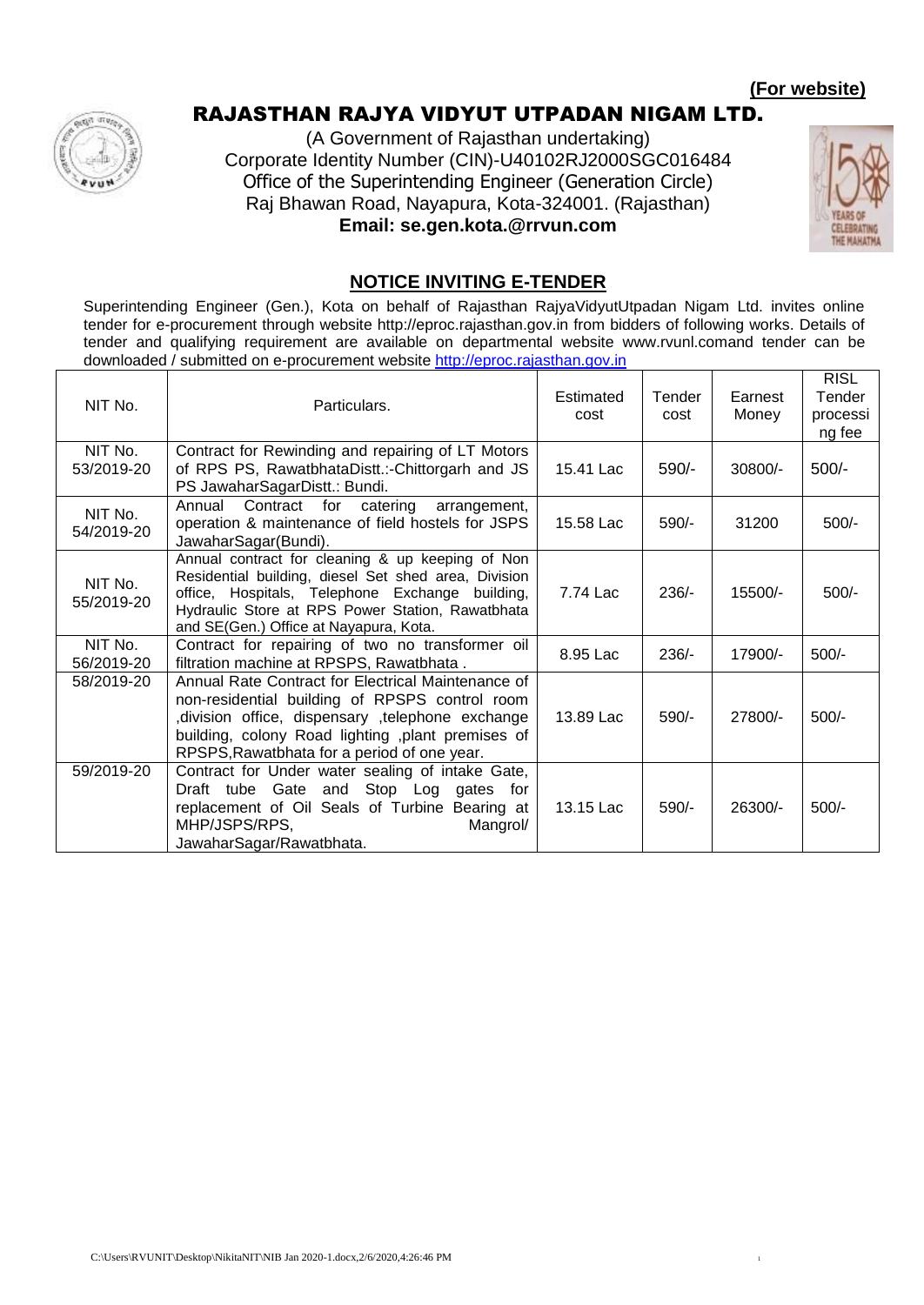#### **TENDER EVENT**

| Sr. No. | SCHEDULE OF DATE & TIME                                                                                                                                                                                                                                              | DATE       | <b>TIME</b> |
|---------|----------------------------------------------------------------------------------------------------------------------------------------------------------------------------------------------------------------------------------------------------------------------|------------|-------------|
| A       | Start Date& Time for Downloading the TENDER DOCUMENTS.                                                                                                                                                                                                               | 10.02.2020 | 11.00 Hrs.  |
| B       | Start Date& Time for ONLINESUBMISSION OF TENDER                                                                                                                                                                                                                      | 10.02.2020 | 11.00 Hrs.  |
| C       | Last Date& Time for Downloading the TENDER DOCUMENTS                                                                                                                                                                                                                 | 24.02.2020 | 15.00 Hrs.  |
| D       | Last Date & Time for ONLINE SUBMISSION OF TENDER                                                                                                                                                                                                                     | 24.02.2020 | 15.00 Hrs.  |
| E.      | LAST DATE FOR INTIMATION OF UTR FOR TOTAL AMOUNT<br>DEPOSITED AGAINST EMD, BID COST AND BID PROCESSING FEE<br>THROUGH E-MAIL/ IN PERSON/ BY POST ALONG WITH BID<br>APPLICATION FORM AS ATTACHED WITH BID DOCUMENT IN THE<br>OFFICE OF SE(GEN), RAJ BHAWAN ROAD KOTA. | 24.02.2020 | 15.00 Hrs.  |
| F       | Date and time & Place for online opening of Technical Bid (In the office of<br>SE (Gen.), RRVUNL, Kota).                                                                                                                                                             | 25.01.2020 | 15.30 Hrs.  |

**Note:-**

- 1. All bidders are mandated to get enrolled on the e-procurement portal http://eproc.rajasthan.gov.in in order to download the tender documents & other particulars in the subsequent bidding process.
- 2. The tenderer shall deposit the tender processing fee and EMD through online mode only as per tender documents and tender application Form must be submitted in the office of the Superintending Engineer (Gen.), RRVUNL, R.B. Road, Kota.
- 3. Any Corrigendum/amendment, if any will be issued on [http://eproc.rajasthan.gov.in,](http://eproc.rajasthan.gov.in/) www.energy.rajasthan.gov.in/rvunl and http://sppp.rajasthan.gov.in

**Superintending Engineer (Gen) RRVUNL, Kota.**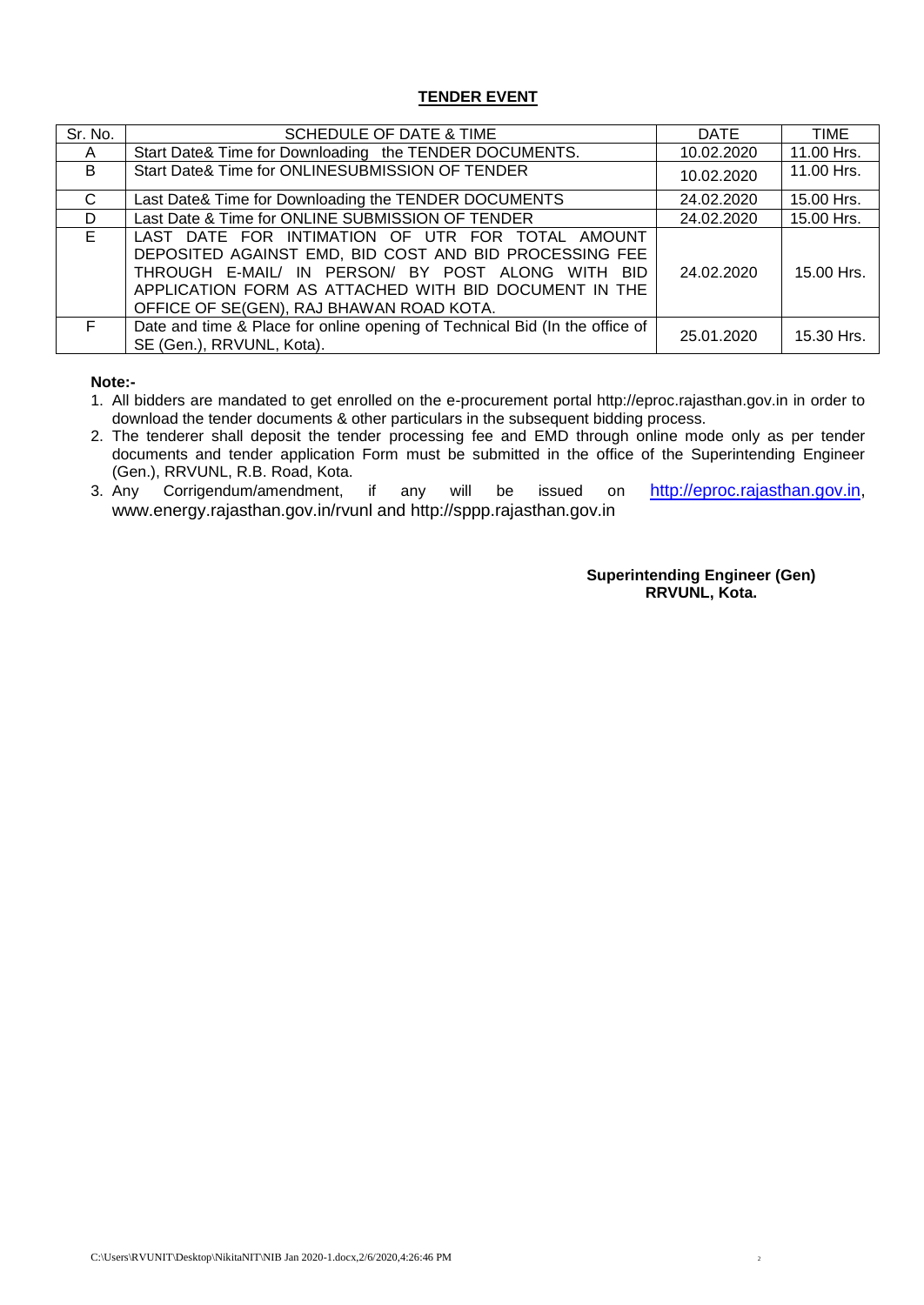

# RAJASTHAN RAJYA VIDYUT UTPADAN NIGAM LTD.

(A Government of Rajasthan undertaking) Corporate Identity Number (CIN)-U40102RJ2000SGC016484 Office of the Superintending Engineer (Generation Circle) Raj Bhawan Road, Nayapura, Kota-324001. (Rajasthan)



## *: NOTICE INVITING TENDERS:*

Sealed Tenders are invited from reputed/ experienced/authorized tenderers for the supply of the following materials / works. The tenders must reach in this office up to 3.00 P.M. on the date given as under and bids will be opened on the date at 3.30 P.M. given as under in the presence of such tenderers who wish to be present.

The tenderer deposit all payments (EMD/Tender cost) through online mode only (Account detail mention in tender documents) and all documents submitted in the office of the Superintending Engineer (Gen.), RRVUNL, R.B. Road, Kota upto Scheduled last date & time.

| NIT No.               | Particulars.                                                                                                                                                                   | <b>Estimated</b><br>cost Rs. | Tende<br>cost<br>Rs. | <b>Earnest</b><br><b>Money</b><br>Rs. | <b>Last Date of</b><br>receiving<br>tender | Date of<br>opening |
|-----------------------|--------------------------------------------------------------------------------------------------------------------------------------------------------------------------------|------------------------------|----------------------|---------------------------------------|--------------------------------------------|--------------------|
| NIT No.<br>57/2019-20 | Daily<br>for<br>Annual<br>contract<br>maintenance of Garden at RPS<br>Station, RPS<br>Division<br>Power<br>office,<br>Hospital,<br><b>Telephone</b><br>Exchange at Rawatbhata. | 2.13 Lac                     | $236/-$              | $4300/-$                              | 24.02.2020                                 | 25.02.2020         |

Details are available at http://sppp.rajasthan.gov.in and [www.rvunl.com.](http://www.rvunl.com/)

Any information regarding extension of bid opening will be floated on website www.rvunl.comand http://sppp.rajasthan.gov only.

> **Superintending Engineer (Gen) RRVUNL, Kota.**